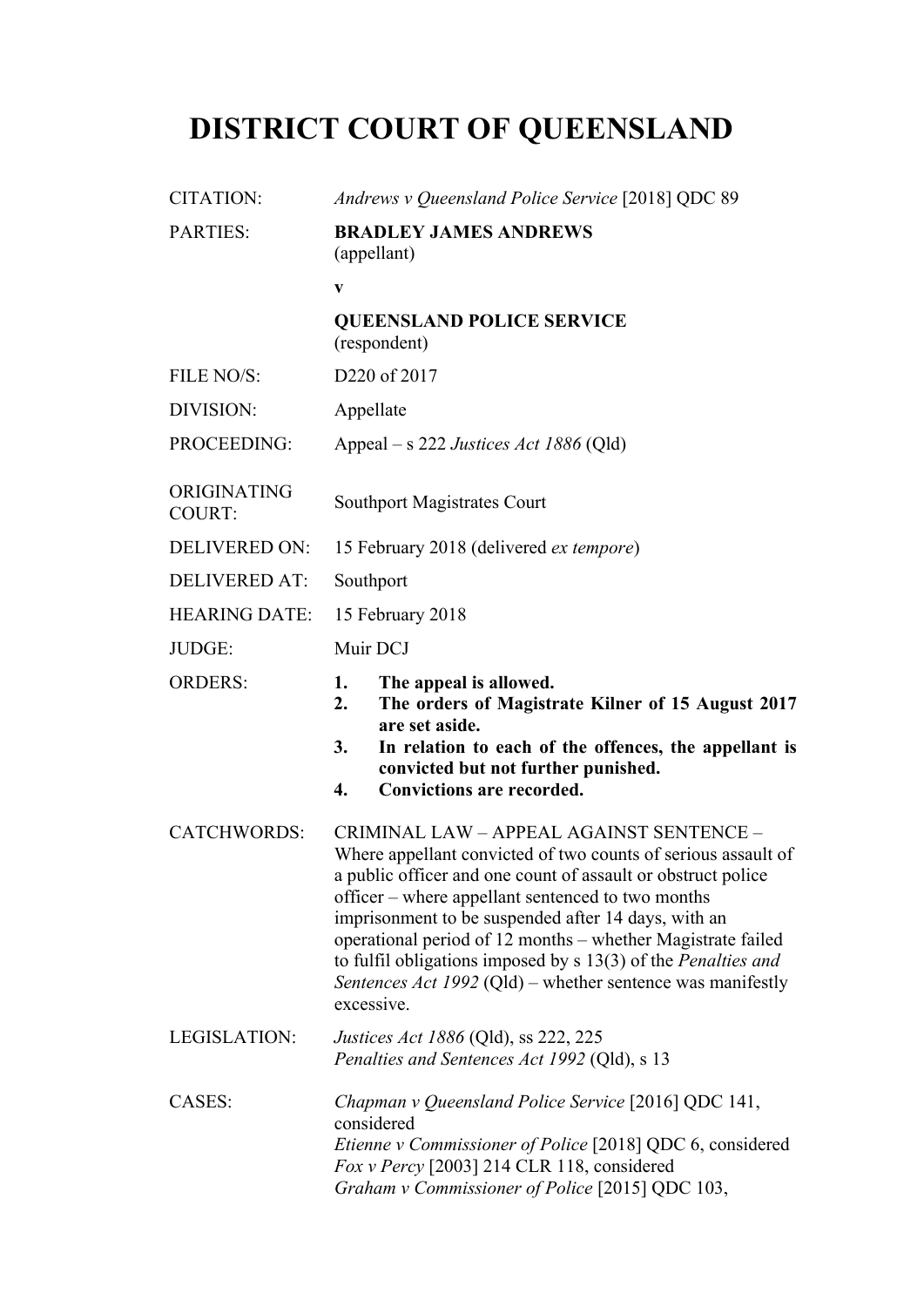|                    | considered                                                       |
|--------------------|------------------------------------------------------------------|
|                    | <i>Lowe v R</i> [1984] 154 CLR 606, cited                        |
|                    | Markarian v R $[2005]$ 228 CLR 356, cited                        |
|                    | McDonald v Queensland Police Service [2017] QCA 255              |
|                    | Rowe v Kemper [2009] 1 Qd R 247                                  |
|                    | $Rv$ <i>Lawley</i> [2007] QCA 243, followed                      |
|                    | $Rv$ Lomass [1981] 5 A Crim R 230, cited                         |
|                    | $R v$ <i>Mallon</i> [1997] QCA 58, cited                         |
|                    | R v McIntosh [1923] St R Qd 278, cited                           |
|                    | $R v MCL$ [2017] QCA 114, considered                             |
|                    | R v Morse [1979] 23 SASR 98, cited                               |
|                    | $R v$ Safi [2015] QCA 13, considered                             |
|                    | Teelow v Commissioner of Police [2009] 2 Qd R 489,<br>considered |
|                    | White v Commissioner of Police [2014] QCA 121, cited             |
|                    | <i>Wong v R</i> [2001] 207 CLR 584, cited                        |
| <b>SOLICITORS:</b> | Carl Edwards Solicitor for the appellant                         |

Queensland Police Service for the respondent

#### **Introduction**

- [2] This is an appeal under s 222 of the *Justices Act 1886* (Qld) against the sentence imposed on the appellant by the learned Magistrate at the Southport Magistrates Court on 15 August 2017. On this day the appellant pleaded guilty to two counts of serious assault of a public officer performing function, and one count of obstructing/assaulting police. In relation to each of the offences, the Magistrate convicted and sentenced the appellant to two months imprisonment to be suspended after 14 days, with an operational period of 12 months. The appellant served five days in custody before being granted appeal bail.
- [3] By his notice of appeal filed 15 August 2017, the appellant appealed on the single ground that the sentence imposed was manifestly excessive. The written submissions of the appellant also raised the issue that the early guilty plea was not recognised by the severity of the penalty imposed by the Magistrate. The appellant also submitted that the Magistrate placed too much weight on denunciation and general deterrence in his sentencing deliberation.
- [4] The respondent's written submissions accept that the appellant's guilty pleas were not stated by the learned Magistrate in open Court to have been taken into account, and concede that there was a failure to comply with the obligations imposed by s 13(3) of the *Penalties and Sentences Act 1992* (Qld) ("the Act"). The respondent submits the Court is not justified in reviewing the sentencing in this case, as it is evident from the sentence that the guilty plea was in fact taken into account.
- [5] Given that this issue was raised squarely and fairly on the material, I asked the solicitor for the appellant if he was seeking leave to amend the grounds of appeal. Not surprisingly, the appellant's solicitor made such an application, which was sensibly not opposed by the respondent. Accordingly, I gave leave to the appellant to amend the grounds of appeal to include that the Magistrate erred in law in that he failed to comply with the obligations imposed by s 13(3) of the Act, in that he failed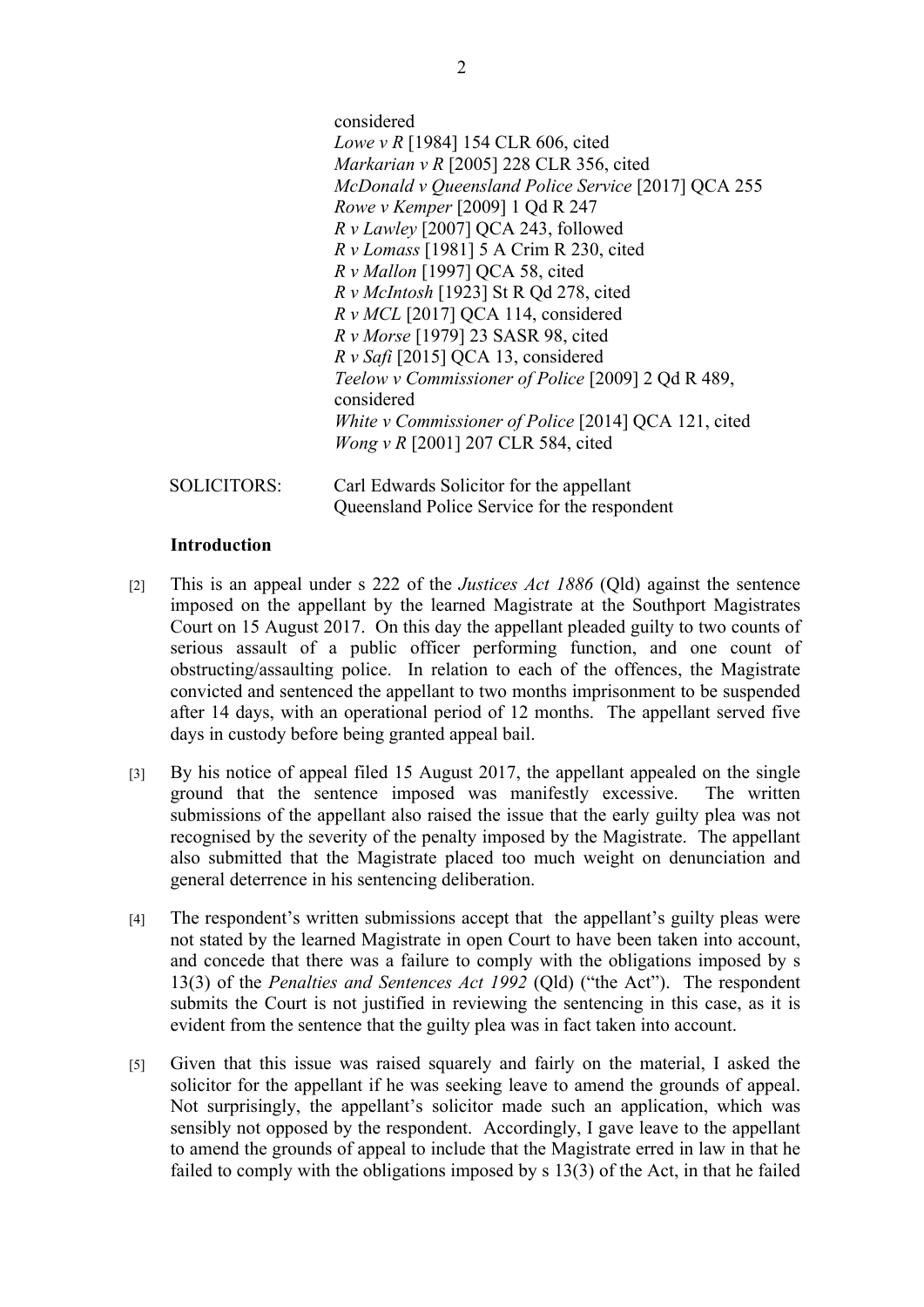to state in open Court when imposing the sentence that he had taken into account the guilty plea.

# **Circumstances of Offending**

- [6] Turning now to the circumstances of the offence as outlined before the sentencing Magistrate. On 22 June 2017 at approximately 10pm, police were at the Gold Coast University Hospital in relation to other matters. The appellant was brought in by paramedics for a voluntary assessment, and was situated in the waiting room on a stretcher. Approximately 30 minutes later the appellant became agitated and started shouting, "I want a fucking cigarette." The appellant got off his stretcher and walked towards a ward area where there was a large sign displaying, "Authorised personnel only." He attempted to walk to the entrance.
- [7] Two paramedics were standing at the entrance, and one paramedic was heard to say, "I am sorry, but you cannot go through that way." The appellant then shoved both paramedics with his shoulders to gain entry into the area. These facts form the basis of the two counts of serious assault public officer performing function. At this time police intervened, and hospital staff assisted to restrain the appellant. The appellant was escorted back to the stretcher where police told the appellant to stop acting like a child and to show some respect. At this time the appellant, while lying on the stretcher, forcefully pushed the police officer in the chest with one of his arms. These form the facts of the assault or obstruct police officer charge. The appellant was then restrained by police and security, and he was handcuffed and placed onto the stretcher.

# **Relevant Legal Principles**

[8] Turning to the principles to be applied on appeal. The appeal is by way of rehearing on the evidence given in the proceedings below. As Kent QC DCJ stated recently in *Etienne v Commissioner of Police* [2018] QDC 6:<sup>1</sup>

> The question on such an appeal may be framed in variations of language, however one helpful formulation is to consider whether, having regard to all the evidence now before the appellate court, the order that is the subject of the appeal is the result of some legal, factual or discretionary error.<sup>2</sup> The appeal requires this Court to conduct a real review of the trial, and the Magistrate's reasons, and make its own determination of relevant facts in issue from the evidence, giving due deference and attaching a good deal of weight to the Magistrate's view.<sup>3</sup>

[9] The exercise of the Magistrate's discretion cannot be interfered with unless an error is apparent. As identified by Keane JA (as he then was) in *R v Lawley* [2007] QCA 243:<sup>4</sup>

> It is not a sufficient basis for this Court to intervene that this Court might have struck a different balance between the competing considerations which had to be weighed in the exercise of the discretion.

 $^{1}$  At [5].

<sup>2</sup> With reference to *Teelow v Commissioner of Police* [2009] 2 Qd R 489 at 493.

<sup>3</sup> See *Fox v Percy* [2003] 214 CLR 118 at 25*; Rowe v Kemper* [2009] 1 Qd R 247, at [3]; *White v Commissioner of Police* [2014] QCA 121, at [6]; *McDonald v Queensland Police Service* [2017] QCA 255 at 47.

 $4$  At [18], cited recently with approval in  $R v MCL$  [2017] QCA 114 at [17].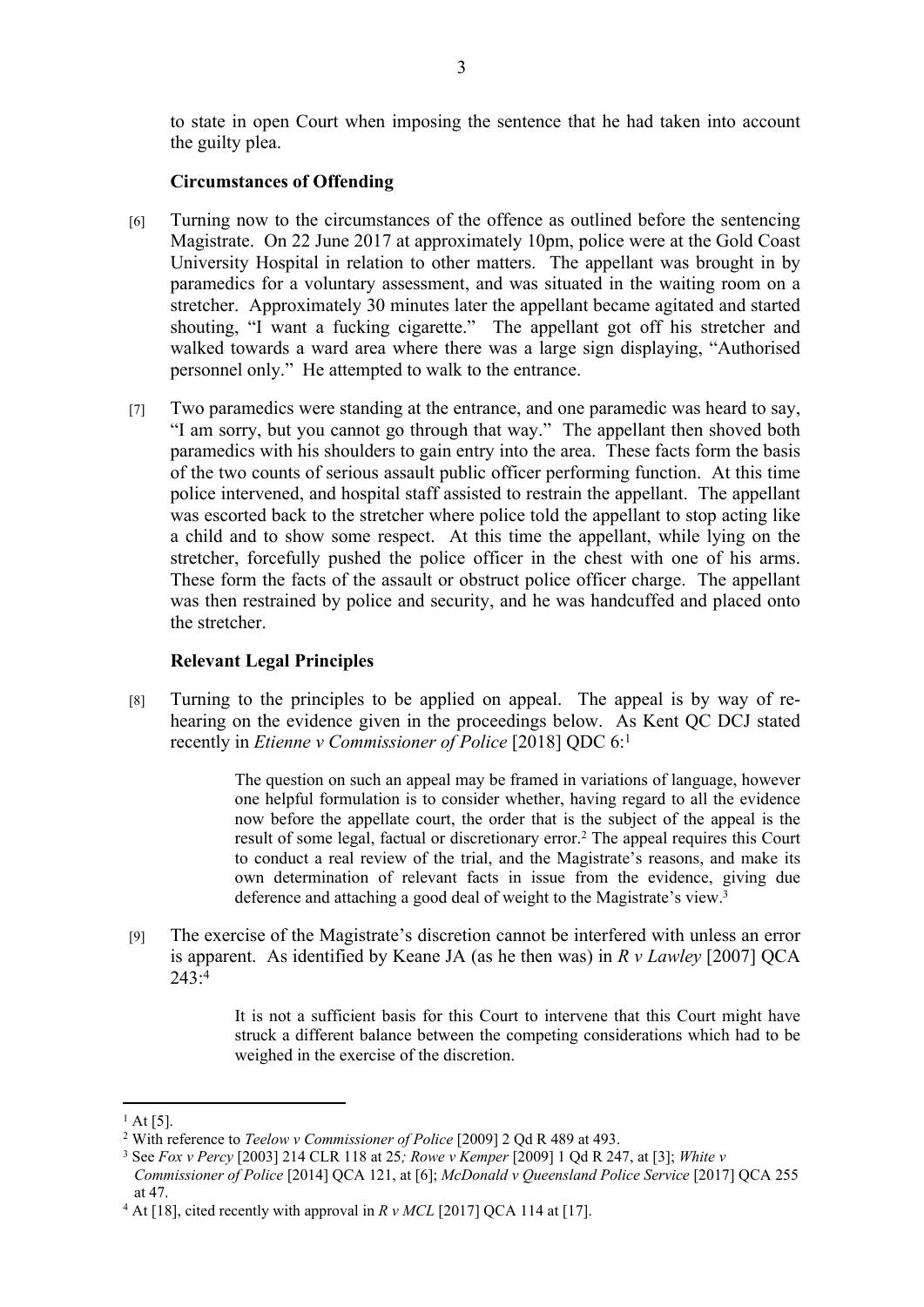- [10] This Court would be warranted in adjusting the sentence on the basis that it was manifestly excessive in the sense that there must have been some misapplication of principle, even though where and how is not apparent from the statement of reasons.<sup>5</sup>
- [11] In that respect, sentencing Judges are allowed as much flexibility in sentencing as is consonant with consistency and approach and as accords with the statutory regime that applies.<sup>6</sup>
- [12] For a sentence to be excessive, it must be:

…beyond the acceptable scope of judicial discretion or so outside the appropriate range as to demonstrate inconsistency and unfairness.<sup>7</sup>

#### **Magistrates Court Proceedings**

- [13] Turning now to the proceedings below. Before the Court, it was submitted that the appellant was born on 17 June 1989. He was aged 27 at the time of the offence, and 28 at the time of sentence. He had a criminal history that contained one entry on 20 March 2017 in Queensland for an offence of enter premises and commit indictable offence, between 28 June 2016 and 1 July 2016. For that he was fined \$700 and no conviction was recorded.
- [14] There was also a relevant entry in his New South Wales criminal history of 11 February 2009 for an assault occasioning bodily harm in company of others, for which the appellant had been imprisoned for 21 months, suspended on a bond under s 12 of the *Crimes (Sentencing Procedure) Act 1999* (NSW), by which for 21 months he was to accept supervision and guidance and comply with all reasonable directions of probation and parole service. That conviction was when the appellant was 18.
- [15] Before the Magistrate, it was submitted on behalf of the appellant, that a fine was appropriate. The following exchange took place between the Magistrate and the solicitor for the appellant:

It is effectively a push. It is a push. It is unpremeditated and does not cause any injury –

[16] The Magistrate pointed out then that it was in a hospital where people go to expect to be treated in a calm, rational and conducive situation, and said:

> To put it bluntly, your client acted like a feral animal on that occasion because he wanted a cigarette... And it required the police to be called to restrain him – two ambulance officers, or paramedics, I think they are now called.

[17] During the course of this exchange the Magistrate asked why he should not be sending the appellant to jail. The submission in response was that a term of actual imprisonment ought not to be imposed, and that was because that would be excessive, given the lack of violence and the lack of premeditation.

<sup>5</sup> See *Wong v R* [2001] 207 CLR 584 at 605.

<sup>6</sup> See *Markarian v R* [2005] 228 CLR 356 at 27.

<sup>7</sup> See the summary by Judge Durward SC in *Chapman v Queensland Police Service* [2016] QDC 141, with reference to *R v Morse* [1979] 23 SASR 98; *R v Lomass* [1981] 5 A Crim R 230; *R v McIntosh* [1923] St R Qd 278; *Lowe v R* [1984] 154 CLR 606.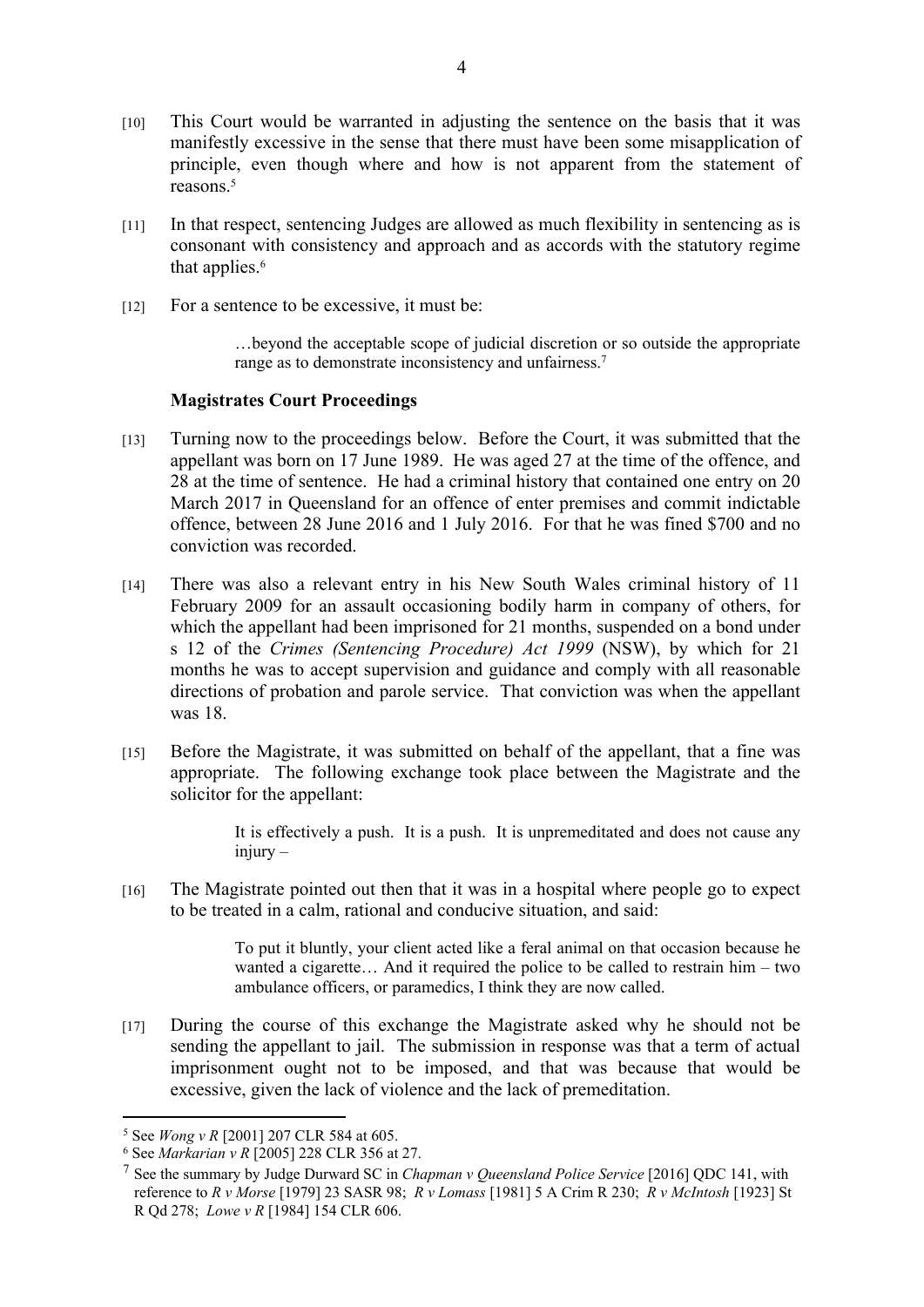[18] The Magistrate was not referred to any comparable decisions. The Magistrates reasons are as follows:

> Mr Andrews, you have heard the – you have heard the discussions I have had with your solicitor. Anyone who goes and commits one, let alone three offences, in a public hospital and disrupts the function of that hospital to appoint where the police have to be called and have you shackled to a Gerni, frankly, that sort of behaviour is just totally unacceptable. There is an issue here, not only of private deterrence, but public deterrence. People are expected to behave with decorum and with due regard to other people within a hospital.

> The explanation given might be an explanation, and that is all it is. It is not an excuse. It is not a justification. When you go to hospital you are expected to behave in an orderly and a dignified way. You were given an opportunity. You chose not to follow the advice that was given to. Quite frankly, this behaviour is just totally unacceptable.

> I accept that you have a limited history. I accept you have a wife and you have a number of young children, and these are mitigating factors that must be taken into account. But, in my view, this is a case where public deterrence must be front and foremost. We cannot allow people to continue to behave like feral animals in a hospital, and especially in regards to paramedics, who are there to try and treat and assist you, not obstruct you.

> You were sentenced to two months imprisonment on each charge, to be served concurrently, and I will suspend it after 14 days, having regard to the mitigating factors that have been mentioned by Mr McMillan. I should indicate to you, had it been any more serious, you would be serving a lot longer than that. Please wait in the dock. The operational period will be 12 months. Thank you.

[19] This sentence was given in the context that it had been submitted by the appellant's solicitor that a fine was appropriate because the appellant had limited criminal history; was a married man with five-year-old twins, and a third child due in January 2018; was the sole bread winner and had full-time work as a qualified glazier, earning approximately \$1200 a week; and that he would lose his employment and he and his family would suffer extreme hardship as a result if he was sentenced to a term of imprisonment.

# **The Appeal**

- [20] In my view, upon a review of the proceedings below, there are a number of errors of law, including that the Magistrate proceeded on an incorrect factual basis. There is an obvious factual error in that the police were not called, they were already at the hospital for other reasons. With respect, there are also, in my view, insufficient reasons set out by the Magistrate to understand why he formed the view that actual imprisonment was required in this case. But I will deal with the matters in the context that they are raised before me, that is, I will deal with the appeal grounds before me.
- [21] Dealing first with the alleged error that the Magistrate erred in not stating in public that he had taken the guilty plea into account. Relevantly, s 13 of the Act provides:

**13 Guilty plea to be taken into account** 

 $(1)$  ...  $(2)$  ...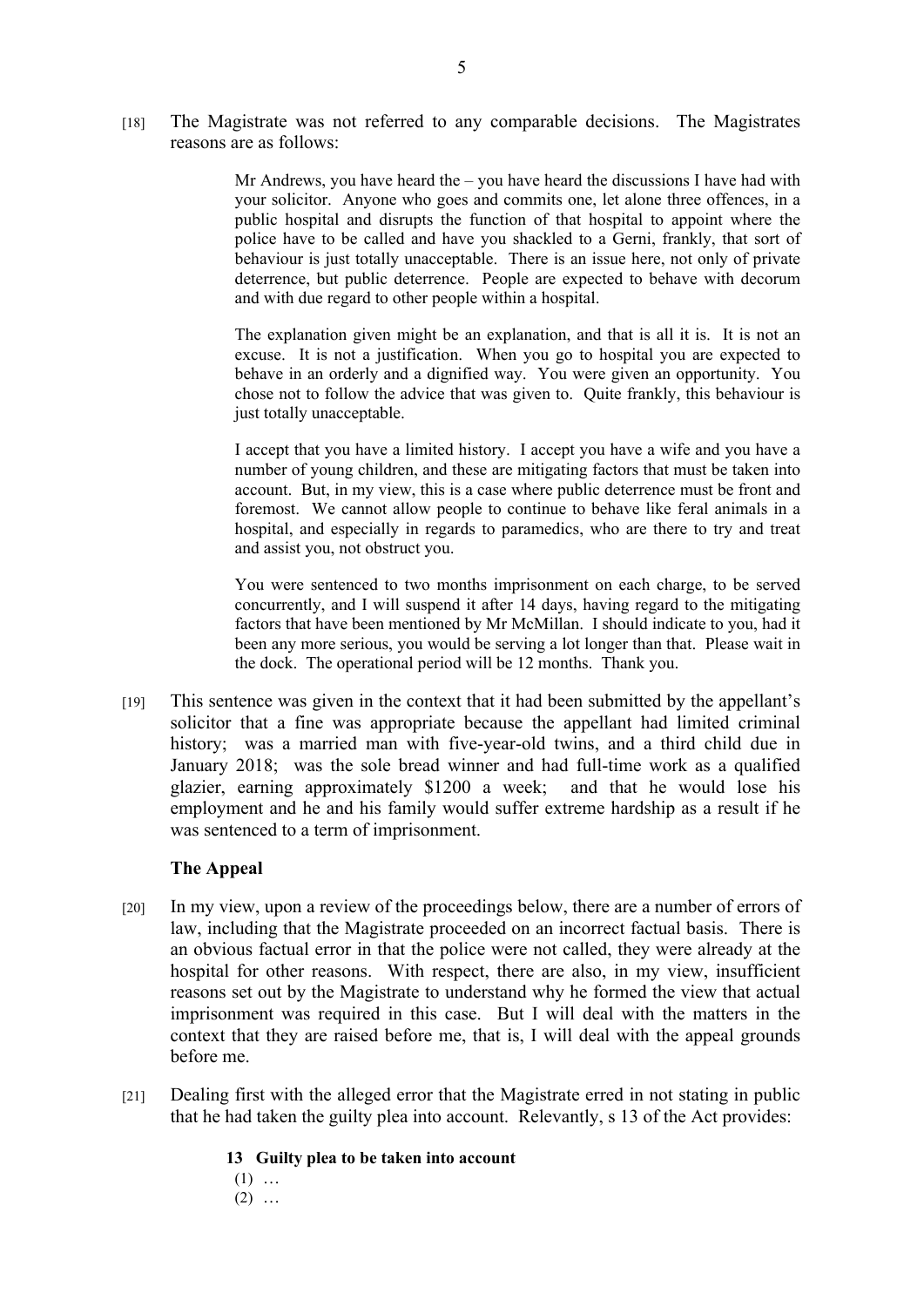- (3) When imposing the sentence, the court must state in open court that it took account of the guilty plea in determining the sentence imposed.
- (4) A court that does not, under subsection (2), reduce the sentence imposed on an offender who pleaded guilty must state in open court – (a) that fact; and
	- (b) its reasons for not reducing the sentence.
- (5) A sentence is not invalid merely because of the failure of the court to make the statement mentioned in subsection (4), but its failure to do so may be considered by an appeal court if an appeal against sentence is made.
- [22] Section 13(3) does not interact with another subparagraph, as subparagraphs 13(4) and (5) do. However, the issue has been considered in a number of decisions, including *R v Safi* [2015] QCA 13. In that case the Court considered circumstances where it was accepted that the sentencing Judge had not stated in open Court that the applicant's pleas of guilty were taken into account in imposing the sentence, and relevantly stated:

I accept that the obligation imposed by section 13(3) is important. Where leniency is afforded on account of a plea of guilty, a statement to that effect serves the particularly important purpose of informing offenders of that fact. The publicity given to such statements encourages guilty offenders to plead guilty, thereby saving victims and witnesses of offences the trauma, disruption, and expense, which may be involved in giving, and it saves the state the expense of prosecuting offences. Where it is evident that the guilty plea was in fact taken into account, however, those considerations will not necessarily justify the Court in reviewing a sentence merely because the sentencing Judge did not clearly state that the plea was taken into account.

The applicant relied upon the Court's observation in *R v Mallon* [1997] QCA 58 that one result of failure of a sentencing Court to make the required statement in open Court will be to place the imposed sentence in jeopardy. That observation does not suggest that a non-compliance inevitably must result in the sentence being reviewed in all cases. That such non-compliance may not always require a review of the sentence is also consistent with the Court's immediately following observation that a non-compliance will cause the Appeal Court to examine the sentence closely since it will not clearly appear that the Court has in fact taken the plea into account.

In this case, I would conclude that the non-compliance does not justify review of the sentence because, despite the non-compliance, it is quite clear that the sentencing Judge did take the guilty plea into account in formulating the sentence. My conclusion that the sentencing Judge took the guilty plea into account in formulating the sentence is supported by the sentencing Judge's observation that the applicant had pleaded guilty, the circumstance that all of the comparable sentences to which the sentencing Judge was referred, and which the sentencing Judge cited, were imposed upon pleas of guilty, the circumstance that the sentence imposed by the sentencing Judge was within the range of sentences suggested by those decisions, and the inherent unlikelihood that this basic principle was overlooked.<sup>8</sup>

[23] Turning, then, to the present case. In my view, there is plainly an error in the Magistrate not stating publically that he had taken the guilty plea into account. For the respondent, it is submitted that I would consider that he has done so in

 $8$  At [16].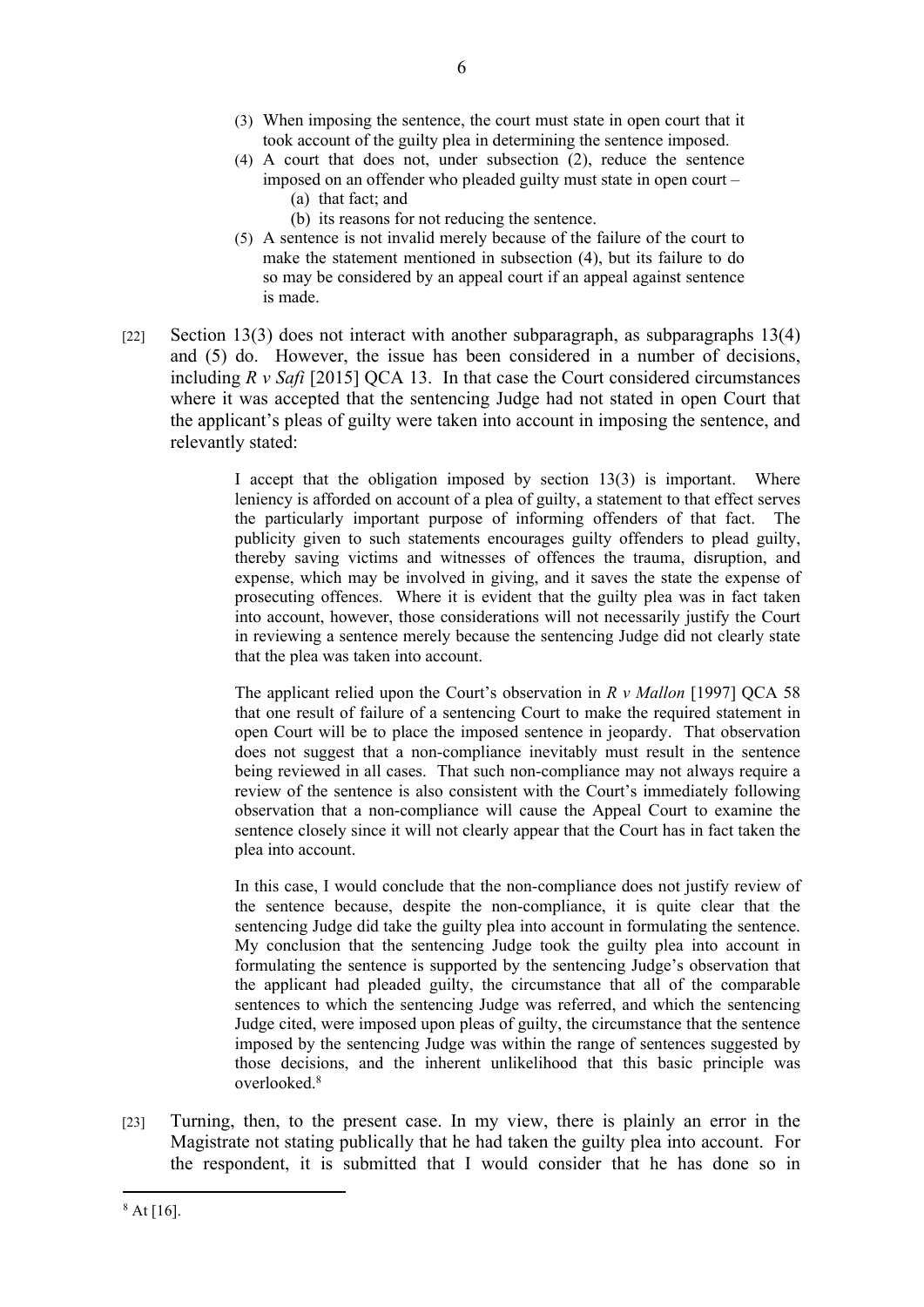formulating the sentence, because he has suspended the sentence at less than the one-third mark. The Magistrate's reasons are brief, and it is difficult to ascertain how he reached the view that an actual term of imprisonment was necessary. It is also impossible, in my view, to understand or to see how he has taken the very early guilty plea into account in formulating the sentence.

- [24] In any event, even if the Magistrate had stated in open Court that he had taken the guilty plea into account, I would have allowed the appeal on the basis that the sentence was unreasonable or plainly unjust. The respondent accepts that it was at the higher end, but in my view, it was outside the permissible range of sentences for this type of conduct.
- [25] The respondent, on appeal, has helpfully provided me with a number of decisions. I am grateful for that. In *R v MLC* [2017] QCA 114, the applicant was residing at a drug rehabilitation facility. At the time of the offending she was heavily intoxicated and acting violently. Police came to assist. The applicant kicked a male officer to the upper thigh, which formed the subject of the facts to count 1. She also bit a female officer on the thumb, causing a superficial laceration and bleeding. That was count 2. She was sentenced on her own pleas. Her background, absence of criminal history, timely plea, genuine remorse, mental state at the time, reports tendered to the Court, rehabilitation efforts, education, otherwise good character, desire to work, and her custody of the six-year-old daughter were taken into account. In relation to count 1, she was sentenced to 18 months probation. In relation to count 2, she was sentenced to nine months imprisonment, wholly suspended for an operation period of 18 months. She applied for leave to appeal against the sentence on the basis the recording of the conviction was manifestly excessive in the circumstances. Leave was refused.
- [26] In *MLC* the count for which the applicant received the term of imprisonment although not actual imprisonment – carried a maximum penalty of 14 years imprisonment, because there was a circumstance of aggravation that she had bitten the police officer. This decision contains a useful discussion of this type of offending. In particular, the Court said:

Consistently with that very severe maximum penalty [and that is with reference to the maximum penalty of 14 years for the second count] each case involves an exercise of the sentencing discretion in light of all the relevant evidence in the case, and there is no rule that offenders who assault police officers acting in the course of their duties in a way that attracts that penalty must be sentenced to imprisonment, in the ordinary course of offenders who spit upon police officers or break the skin by premeditated biting can expect to be sentenced to a term of imprisonment involving a period of actual imprisonment.

- [27] The decision of *MLC* supports the imposition of an actual term of imprisonment where there is biting or breaking of the skin or spitting. The present case does not involve such circumstances. They involved the appellant pushing.
- [28] In *Graham v Commissioner of Police* [2015] QDC 103, a term of four months imprisonment to be suspended for three years after serving two months was not overturned on appeal. That case, in my view, is not comparable at all to the present. The injuries were far more serious. Mr Graham had a far worse criminal history. And whilst it was a guilty plea, it was taken in the absence of Mr Graham, and it was not considered to be a case where there was any remorse.